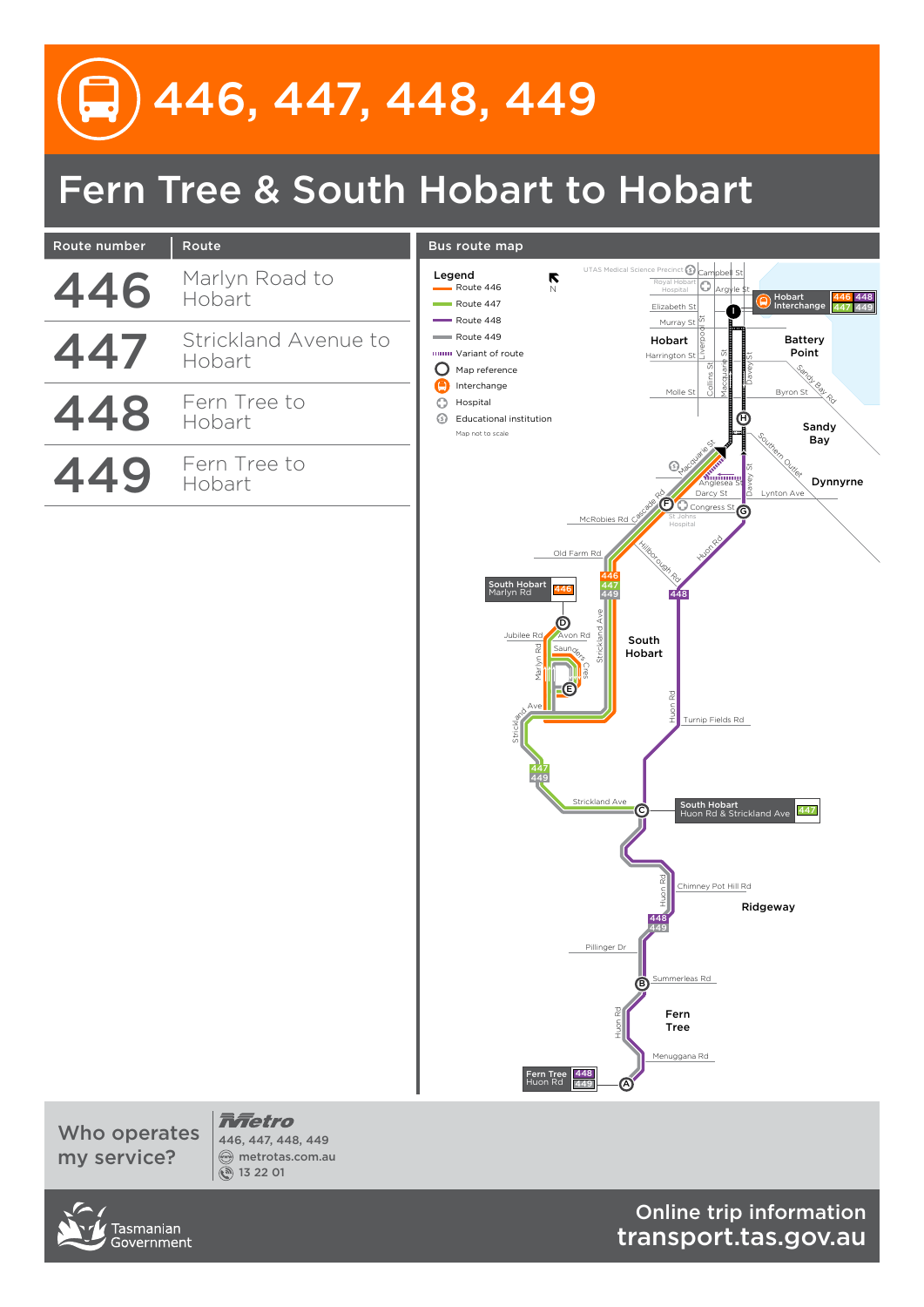# Fern Tree & South Hobart to Hobart



## Useful information



#### Hailing your bus

Signal the bus driver to stop.



#### Accessible service

All services are scheduled to be operated by low-floor accessible buses.



### Don't miss your bus

Be at your stop five minutes before your bus is due.



### Using Greencard

You can use Greencard for travel with Metro. Recharge your Greencard on the bus (cash only), online and at Greencard agents. Pay with Greencard for 20% off regular fares.



### Metro shop

Hobart Interchange - 1/40 Elizabeth St, Hobart. Open 8am to 5.30pm Monday to Friday.



### **Enquiries**

For any general enquires, feedback or more information including timetables, maps and fares, refer to individual operator contact information (see 'Who operates my service?').

The network and service times shown were last updated 30 January 2022.



# Plan your trip



### Online trip information

Visit transport.tas.gov.au for maps, timetables and fares, or search for your journey on Google Maps or other journey planner apps.



### App trip planner for Metro services

Download the free Metro Tas app to

- manage your Greencard
- plan your trip
- get updates and service alerts.

Who operates my service?

**Rational Rest Formation** 446, 447, 448, 449  $\textcircled{m}$  metrotas.com.au  $\binom{5}{13}$  13 22 01

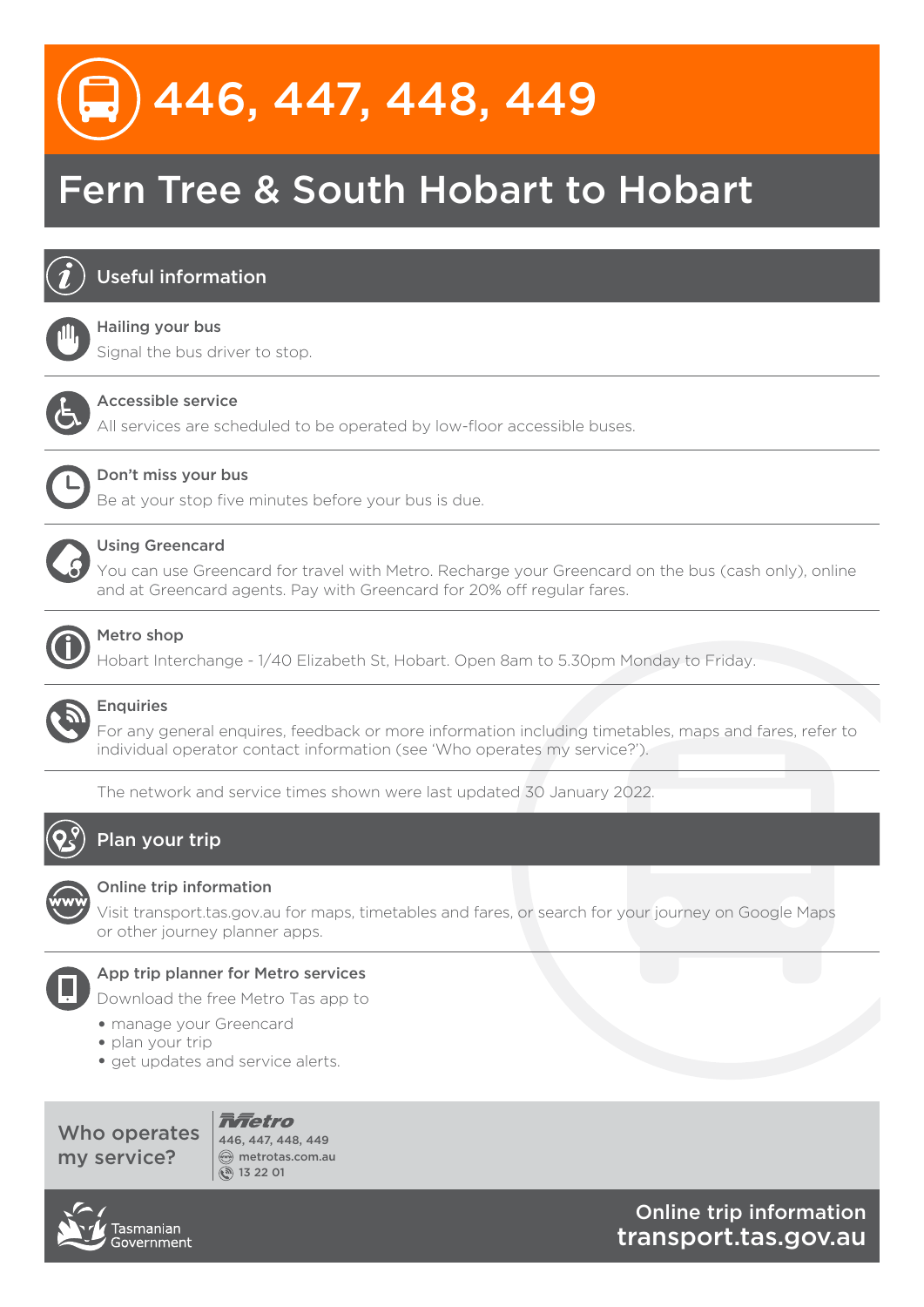

# from Fern Tree & South Hobart towards Hobart

| <b>Weekdays (Monday to Friday)</b>  |      |      |                          |      |        |                          |                          |       |                          |       |                          |                          |                                     |                          |                          |                          |
|-------------------------------------|------|------|--------------------------|------|--------|--------------------------|--------------------------|-------|--------------------------|-------|--------------------------|--------------------------|-------------------------------------|--------------------------|--------------------------|--------------------------|
| $_{ref}^{map}$ Route number         |      |      | 446 446 448              | 446  | 447    | 448                      | 446                      |       |                          |       |                          |                          | 448 448 447 446 448 446 446 448 446 |                          |                          |                          |
|                                     | am   | am   | am                       | am   | am     | am                       | am                       | am    | am                       | am    | am                       | am                       | am                                  | am                       | am                       | am                       |
| (A) Fern Tree, Huon Rd              |      |      | 7:15                     |      | -      | 7:40                     | $\sim$                   | V8:12 | s8:12                    |       | $\sim$                   | 8:52                     | $\sim$                              | $\overline{\phantom{a}}$ | 9:45                     | $\overline{\phantom{a}}$ |
| <b>B</b> Huon Rd/Summerleas Rd      | ۰    |      | 7:19                     |      | $\sim$ | 7:44                     | $\overline{\phantom{a}}$ | V8:16 | s8:16                    |       | $\overline{\phantom{a}}$ | 8:56                     | $\sim$                              | $\overline{\phantom{a}}$ | 9:48                     | $\overline{\phantom{a}}$ |
| © Huon Rd/Strickland Ave            | ۰    |      | 7:23                     | ÷    | $\sim$ | 7:49                     | $\overline{\phantom{a}}$ | V8:21 | \$8:21                   |       | ۰.                       | 9:00                     | $\sim$                              | $\overline{\phantom{a}}$ | 9:52                     |                          |
| Strickland Ave/Huon Rd              |      |      | $\overline{\phantom{a}}$ | ۰    | k7:36  |                          |                          |       | $\overline{\phantom{a}}$ | k8:15 | $\overline{\phantom{a}}$ |                          |                                     |                          |                          |                          |
| <b>ID</b> Marlyn Rd                 | 6:40 | 7:10 | $\overline{\phantom{a}}$ | 7:30 | 7:44   | $\overline{\phantom{0}}$ | 7:58                     |       | ۰                        | 8:23  | 8:30                     | $\overline{\phantom{a}}$ | 9:00                                | 9:27                     | $\overline{\phantom{a}}$ | 10:07                    |
| Saunders Cr/Moree Cl                | 6:41 | 7:11 | $\overline{\phantom{a}}$ | 7:31 | 7:45   | $\overline{\phantom{0}}$ | 7:59                     |       | ۰                        | 8:24  | 8:31                     | ۰.                       | 9:01                                | 9:28                     | $\overline{\phantom{a}}$ | 10:08                    |
| (F) South Hobart, St Johns Hospital | 6:48 | 7:19 | $\overline{\phantom{0}}$ | 7:39 | 7:53   | $\overline{\phantom{a}}$ | 8:08                     |       |                          | 8:32  | 8:40                     | ۰                        | 9:09                                | 9:35                     | $\sim$                   | 10:15                    |
| <b>G</b> Huon Rd/Congress St        | ۰    | ۰.   | 7:28                     |      | $\sim$ | 7:55                     | $\overline{\phantom{a}}$ | V8.27 | \$8:28                   |       | $\overline{\phantom{a}}$ | 9:05                     | ۰                                   | $\overline{\phantom{a}}$ | 9:57                     |                          |
| Hobart Interchange, Macquarie St    | 6:55 | 7·26 | 7:38                     | 7:48 | 8:02   | 8:07                     | 8:21                     | V8:40 | \$8:43                   | 8:43  | 8:51                     | 9:13                     | 9:17                                | 9:43                     | 10:05                    | 10:23                    |

| Weekdays (Monday to Friday) (cont)  |                          |       |                          |                     |                          |                          |                                               |                          |                              |                          |                          |                          |                          |      |                          |                          |
|-------------------------------------|--------------------------|-------|--------------------------|---------------------|--------------------------|--------------------------|-----------------------------------------------|--------------------------|------------------------------|--------------------------|--------------------------|--------------------------|--------------------------|------|--------------------------|--------------------------|
| $\int_{ref}^{map}$ Route number     |                          |       |                          | 446 448 446 448 446 |                          | 446                      | 448   446   448   446   446   448   448   446 |                          |                              |                          |                          |                          |                          |      | 448                      | 446                      |
|                                     | am                       | am    | am                       | am                  | pm                       | pm                       | pm                                            | pm                       | pm                           | pm                       | pm                       | pm                       | рm                       | pm   | pm                       | pm                       |
| (A) Fern Tree, Huon Rd              | $\overline{\phantom{a}}$ | 10:45 | $\overline{\phantom{a}}$ | 1:45                | $\blacksquare$           | -                        | 12:45                                         |                          | :45                          | $\overline{\phantom{a}}$ | -                        | 2:45                     | 3:45                     | $\,$ | 4:55                     | $\overline{\phantom{a}}$ |
| <b>(B)</b> Huon Rd/Summerleas Rd    | $\overline{\phantom{a}}$ | 10:48 | $\overline{\phantom{a}}$ | 1:48                | $\overline{\phantom{a}}$ |                          | 12:48                                         | $\overline{\phantom{0}}$ | 1:48                         | $\,$                     | $\overline{\phantom{0}}$ | 2:48                     | 3:48                     | $\,$ | 4:58                     | $\overline{\phantom{a}}$ |
| C Huon Rd/Strickland Ave            | ٠                        | 0:52  | $\overline{\phantom{a}}$ | 1:52                | $\overline{\phantom{a}}$ |                          | 12:52                                         |                          | :52                          | $\overline{\phantom{a}}$ | -                        | 2:52                     | 3:52                     | $\,$ | 5:02                     | $\overline{\phantom{a}}$ |
| © Strickland Ave/Huon Rd            |                          |       |                          |                     |                          |                          |                                               |                          |                              |                          |                          |                          |                          |      |                          |                          |
| <b>I</b> Marlyn Rd                  | 10:47                    | ۰.    | 1:27                     | ÷                   | 12:07                    | 12:47                    | $\overline{\phantom{a}}$                      | 1:27                     | $\qquad \qquad \blacksquare$ | 2:07                     | 2:47                     | $\overline{\phantom{a}}$ | $\overline{\phantom{a}}$ | 4:03 | $\overline{\phantom{a}}$ | 5:03                     |
| Saunders Cr/Moree Cl                | 10:48                    |       | 11:28                    |                     | 12:08                    | 12:48                    | $\overline{\phantom{a}}$                      | 1:28                     | -                            | 2:08                     | 2:48                     | $\overline{\phantom{a}}$ |                          | 4:04 | $\,$                     | 5:04                     |
| (F) South Hobart, St Johns Hospital | 10:55                    |       | 11:35                    | ÷                   | 12:15                    | 12:55                    | $\overline{\phantom{a}}$                      | 1:35                     | $\blacksquare$               | 2:15                     | 2:55                     |                          |                          | 4:11 | $\,$                     | 5:11                     |
| <b>G</b> Huon Rd/Congress St        | $\overline{\phantom{a}}$ | 0:57  | $\overline{\phantom{0}}$ | 1:57                | $\overline{\phantom{0}}$ | $\overline{\phantom{0}}$ | 12:57                                         | $\overline{\phantom{0}}$ | 1:57                         | $\overline{\phantom{a}}$ | $\overline{\phantom{0}}$ | 2:57                     | 3:57                     | -    | 5:07                     |                          |
| Hobart Interchange, Macquarie St    | 11:03                    | 1:05  | 1:43                     | 12:05               | 12:23                    | 1:03                     | 1:05                                          | 1:43                     | 2:05                         | 2:23                     | 3:03                     | 3:05                     | 4:06                     | 4:20 | 5:15                     | 5:20                     |

|                   | Weekdays (Monday to Friday) (cont) |                              |                              |                          |                          |      |     |                 |
|-------------------|------------------------------------|------------------------------|------------------------------|--------------------------|--------------------------|------|-----|-----------------|
| map               | <b>Route number</b>                | 446                          | 448 446                      |                          | 448                      | 449  | 449 | 449             |
|                   |                                    | pm                           | pm                           | pm                       | pm                       | pm   | pm  | $_{\text{nm}}$  |
| (A)               | Fern Tree, Huon Rd                 |                              | 5:57                         | -                        | 6:57                     | 7:50 |     | 9:50 f11:50     |
| (B)               | Huon Rd/Summerleas Rd              | $\qquad \qquad \blacksquare$ | 6:00                         | $\overline{\phantom{a}}$ | 7:00                     | 7:54 |     | 9:54 f11:54     |
| (c)               | Huon Rd/Strickland Ave             |                              | 6:04                         |                          | 7:04                     | 7:58 |     | 9:58 f11:58     |
| $\left( c\right)$ | Strickland Ave/Huon Rd             |                              |                              |                          | $\overline{\phantom{a}}$ | 7:58 |     | 9:58 f11:58     |
| $\circ$           | Marlyn Rd                          | 5:57                         | -                            | 6:11                     | $\overline{\phantom{a}}$ |      | -   |                 |
| (E)               | Saunders Cr/Moree Cl               | 5:58                         | $\qquad \qquad \blacksquare$ | 6:12                     |                          | 8:02 |     | 10:02 f12:02    |
| (F)               | South Hobart, St Johns Hospital    | 6:05                         | $\overline{\phantom{0}}$     | 6:19                     | $\overline{\phantom{a}}$ | 8:09 |     | 10:09 f12:09    |
| $\left( G\right)$ | Huon Rd/Congress St                | $\overline{\phantom{a}}$     | 6:09                         | $\overline{\phantom{0}}$ | 7:09                     |      |     | $\qquad \qquad$ |
|                   | Hobart Interchange, Macquarie St   | 6:11                         | 6:15                         | 6:25                     | 7:15                     | 8:15 |     | 10:15 f12:15    |
|                   |                                    |                              |                              |                          |                          |      |     |                 |

| Saturday                                 |      |       |                    |             |                                                                                   |      |      |      |      |      |      |      |       |              |
|------------------------------------------|------|-------|--------------------|-------------|-----------------------------------------------------------------------------------|------|------|------|------|------|------|------|-------|--------------|
| $\int_{ref}^{map}$ Route number          |      |       |                    |             | 449   449   449   449   449   449   449   449   449   449   449   449   449   449 |      |      |      |      |      |      |      |       |              |
|                                          | am   | am    | am                 | am          | pm                                                                                | рm   | pm   | pm   | pm   | pm   | pm   | рm   | pm    | pm           |
| (A) Fern Tree, Huon Rd                   | 8:40 |       | $9:40 \quad 10:40$ | ۰41         | 12:42                                                                             | 1:42 | 2:42 | 3:42 | 4:42 | 5:42 | 6:40 | 7:40 |       | $9:40$ 11:40 |
| <b>B</b> Huon Rd/Summerleas Rd           | 8:43 |       | $9:43 \quad 10:43$ |             | $11:44$ 12:45                                                                     | 1:45 | 2:45 | 3:45 | 4:45 | 5:45 | 6:43 | 7:43 |       | $9:43$ 11:43 |
| C Huon Rd/Strickland Ave                 | 8:47 |       | $9:47$ 10:47       |             | $11:48$ 12:49                                                                     | 1:49 | 2:49 | 3:49 | 4:49 | 5:49 | 6:47 | 7:47 |       | $9:47$ 11:47 |
| C Strickland Ave/Huon Rd                 | 8:47 |       | $9:47$ 10:47       | 11:48 12:49 |                                                                                   | 1:49 | 2:49 | 3:49 | 4:49 | 5:49 | 6:47 | 7:47 |       | $9:47$ 11:47 |
| (E) Saunders Cr/Moree Cl                 | 8:51 | 9.51  | 10:51              | 1.52        | 12:53                                                                             | 1:53 | 2:53 | 3:53 | 4:53 | 5:53 | 6:51 | 7:51 |       | 9:51 11:51   |
| <b>E</b> South Hobart, St Johns Hospital | 8:59 |       | $9:59$ 10:59       | 12:00       | 1:00                                                                              | 2:00 | 3:00 | 4:00 | 5:00 | 6:00 | 6:58 | 7:58 |       | 9:58 11:58   |
| Hobart Interchange, Macquarie St         |      | 10:07 |                    | 12:07       | 1:07                                                                              | 2:07 | 3:07 | 4:07 | 5:07 | 6:07 | 7:05 | 8:03 | 10:03 | 12:03        |

Who operates my service?

*<u><del>Antetro</del></u>* 446, 447, 448, 449 metrotas.com.au 13 22 01

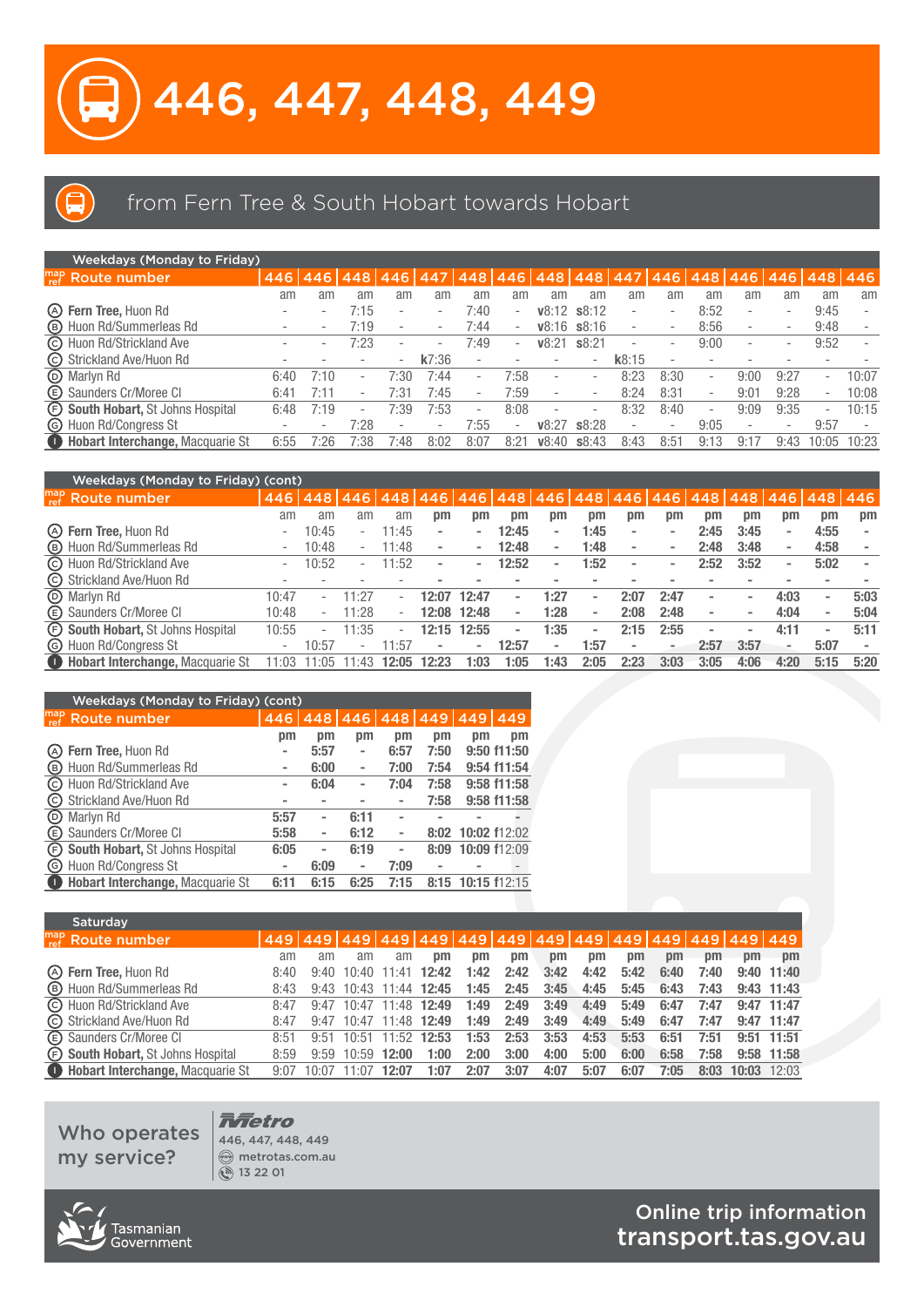|     | Sunday/public holiday            |      |       |      |      |      |
|-----|----------------------------------|------|-------|------|------|------|
|     | map Route number                 | 449  | 449   | 449  | 449  | 449  |
|     |                                  | am   | am    | pm   | pm   | pm   |
|     | 4 Fern Tree, Huon Rd             | 9:02 | 11:02 | 1:02 | 3:02 | 5:02 |
|     | <b>B</b> Huon Rd/Summerleas Rd   | 9:05 | 11:05 | 1:05 | 3:05 | 5:05 |
|     | C Huon Rd/Strickland Ave         | 9:09 | 11:09 | 1:09 | 3:09 | 5:09 |
|     | C Strickland Ave/Huon Rd         | 9:09 | 11:09 | 1:09 | 3:09 | 5:09 |
|     | Saunders Cr/Moree Cl             | 9:13 | 11:13 | 1:13 | 3:13 | 5:13 |
| (F) | South Hobart, St Johns Hospital  | 9.21 | 11.21 | 1:21 | 3:21 | 5:21 |
|     | Hobart Interchange, Macquarie St | 9:28 | 11:28 | 1:28 | 3:28 | 5:28 |

#### Explanations

- f Service operates on Friday nights only
- k Service commences in Strickland Ave
- s Service operates on school days only
- v Service operates during school holidays only

# from Hobart towards South Hobart & Fern Tree

| <b>Weekdays (Monday to Friday)</b>            |      |      |      |                          |                          |                          |         |                          |                          |       |                          |                          |       |                          |                          |
|-----------------------------------------------|------|------|------|--------------------------|--------------------------|--------------------------|---------|--------------------------|--------------------------|-------|--------------------------|--------------------------|-------|--------------------------|--------------------------|
| $\int_{\text{ref}}^{\text{map}}$ Route number | 446  | 446  | 446  | 448                      | 446                      |                          | 448 446 | 446                      | 448                      | 446   |                          | 448 446                  | 446   | 448                      | 446                      |
|                                               | am   | am   | am   | am                       | am                       | am                       | am      | am                       | am                       | am    | am                       | am                       | am    | am                       | am                       |
| Hobart Interchange, Macquarie St, Stop D2     | 6:52 | 7:1  | 7:39 | 7:50                     | 8:08                     | 8:25                     | 8:38    | 9:08                     | 9:20                     | 9:48  | 10:20                    | 10:28                    | 1:08  | 1:20                     | l 1:48                   |
| (H) Davey St/Antill St                        | 6:55 | .5   | 7:43 | 7:54                     | 8:13                     | 8:30                     | 8:42    | 9:11                     | 9:23                     | 9:51  | 10:23                    | 10:31                    | 1:11  | 1:23                     | 1:51                     |
| <b>G</b> Huon Rd/Congress St                  |      |      |      | 7:57                     | $\overline{\phantom{a}}$ | 8:34                     | $\sim$  | $\overline{\phantom{a}}$ | 9:26                     |       | 10:26                    | $\overline{\phantom{a}}$ |       | 11:26                    |                          |
| <b>E South Hobart, St Johns Hospital</b>      | 6:58 | 7:18 | 7:46 | $\overline{\phantom{a}}$ | 8:18                     | $\overline{\phantom{a}}$ | 8:47    | 9:14                     |                          | 9:54  | $\overline{\phantom{a}}$ | 10:34                    | 11:14 | $\overline{\phantom{a}}$ | 11:54                    |
| Saunders Cr/Moree Cl                          | 7:03 | 7:23 | 7:52 | $\overline{\phantom{a}}$ | 8:24                     | $\overline{\phantom{a}}$ | 8:53    | 9:20                     | $\overline{\phantom{a}}$ | 10:00 | $\overline{\phantom{a}}$ | 10:40                    | 11:20 | $\overline{a}$           | 12:00                    |
| (D) Marlyn Rd                                 | 7:06 | 7:26 | 7:55 | $\overline{\phantom{a}}$ | 8:27                     | $\overline{\phantom{a}}$ | 8:56    | 9:23                     | $\overline{\phantom{a}}$ | 10:03 | $\overline{\phantom{a}}$ | 10:43                    | 11:23 | $\overline{\phantom{a}}$ | 12:03                    |
| C Huon Rd/Strickland Ave                      |      |      | -    | 8:02                     | $\overline{\phantom{a}}$ | 8:40                     | $\sim$  | $\sim$                   | 9:32                     |       | 10:32                    | $\sim$                   | ۰.    | 11:32                    | $\,$                     |
| C Strickland Ave/Huon Rd                      |      |      |      |                          |                          |                          |         |                          |                          |       |                          |                          |       |                          |                          |
| <b>(B)</b> Huon Rd/Summerleas Rd              |      |      | -    | 8:05                     | $\overline{\phantom{a}}$ | 8:44                     | $\sim$  |                          | 9:35                     |       | 10:35                    | $\overline{\phantom{a}}$ |       | 1:35                     | $\overline{\phantom{a}}$ |
| <b>A</b> Fern Tree, Huon Rd                   |      |      |      | 8:09                     | $\overline{\phantom{a}}$ | 8:48                     | $\sim$  | $\sim$                   | 9:40                     |       | 10:40                    | $\sim$                   |       | 11:40                    |                          |

| Weekdays (Monday to Friday) (cont)        |                |                |       |                          |                          |                          |                          |                |                          |        |                          |                              |                          |                          |                          |
|-------------------------------------------|----------------|----------------|-------|--------------------------|--------------------------|--------------------------|--------------------------|----------------|--------------------------|--------|--------------------------|------------------------------|--------------------------|--------------------------|--------------------------|
| $\int_{ref}^{map}$ Route number           | 448            | 446            | 446 l | 448                      | 446                      |                          | 448 446                  | 447            | 448                      | 446    | 448 447                  |                              | 448                      | 446                      | 448                      |
|                                           | pm             | рm             | pm    | рm                       | pm                       | pm                       | pm                       | pm             | pm                       | pm     | pm                       | pm                           | pm                       | pm                       | pm                       |
| Hobart Interchange, Macquarie St, Stop D2 |                | 12:28          | 1:08  | 1:20                     | 1:48                     | 2:20                     | 2:28                     | 3:10           | 3:15                     | 3:40   | 3:55                     | 4:10                         | 4:25                     | 4:40                     | 4:55                     |
| <b>(b)</b> Davey St/Antill St             | 12:23          | 12:31          | 1:11  | 1:23                     | 1:51                     | 2:23                     | 2:31                     | 3:14           | 3:19                     | 3:45   | 3:59                     | 4:14                         | 4:29                     | 4:45                     | 5:00                     |
| <b>G</b> Huon Rd/Congress St              | 12:26          |                |       | 1:26                     | $\overline{\phantom{a}}$ | 2:26                     |                          | $\blacksquare$ | 3:23                     |        | 4:03                     | -                            | 4:33                     | $\overline{\phantom{a}}$ | 5:04                     |
| 5 South Hobart, St Johns Hospital         | $\,$           | 12:34          | 1:14  | $\overline{\phantom{a}}$ | 1:54                     | $\overline{\phantom{0}}$ | 2:34                     | 3:18           | $\overline{\phantom{a}}$ | 3:49   | $\overline{\phantom{a}}$ | 4:18                         | ٠                        | 4:49                     |                          |
|                                           | $\,$           | 12:40          | 1:20  | $\overline{\phantom{a}}$ | 2:00                     | $\overline{\phantom{a}}$ | 2:40                     | 3:24           | $\overline{\phantom{a}}$ | 3:57   | $\overline{\phantom{a}}$ | 4:24                         | -                        | 4:57                     | $\overline{\phantom{a}}$ |
| (D) Marlyn Rd                             | $\,$           | 12:43          | 1:23  | $\overline{\phantom{a}}$ | 2:03                     | $\overline{\phantom{a}}$ | 2:43                     | 3:27           | $\,$                     | 4:00   | $\overline{\phantom{a}}$ | 4:27                         |                          | 5:00                     |                          |
| C Huon Rd/Strickland Ave                  | 12:32          | $\blacksquare$ | -     | 1:32                     | $\,$                     | 2:32                     | -                        | -              | 3:29                     |        | 4:09                     | $\overline{\phantom{0}}$     | 4:39                     | $-$                      | 5:09                     |
| C Strickland Ave/Huon Rd                  | $\blacksquare$ |                |       |                          | $\overline{\phantom{a}}$ | $\overline{\phantom{a}}$ |                          | 3:34           | $\overline{\phantom{a}}$ |        | $\overline{\phantom{a}}$ | 4:34                         | $\overline{\phantom{0}}$ |                          | $\overline{\phantom{a}}$ |
| <b>B</b> Huon Rd/Summerleas Rd            | 12:35          | $\blacksquare$ | -     | 1:35                     | $\overline{\phantom{a}}$ | 2:35                     | $\overline{\phantom{a}}$ | -              | 3:33                     | $\sim$ | 4:13                     | -                            | 4:43                     | $\overline{a}$           | 5:13                     |
| (A) Fern Tree, Huon Rd                    | 12:40          | $\blacksquare$ |       | 1:40                     | $\overline{\phantom{0}}$ | 2:40                     |                          |                | 3:39                     |        | 4:19                     | $\qquad \qquad \blacksquare$ | 4:49                     |                          | 5:19                     |

# Who operates my service?

*<del>ATetro</del>* 446, 447, 448, 449 metrotas.com.au 13 22 01